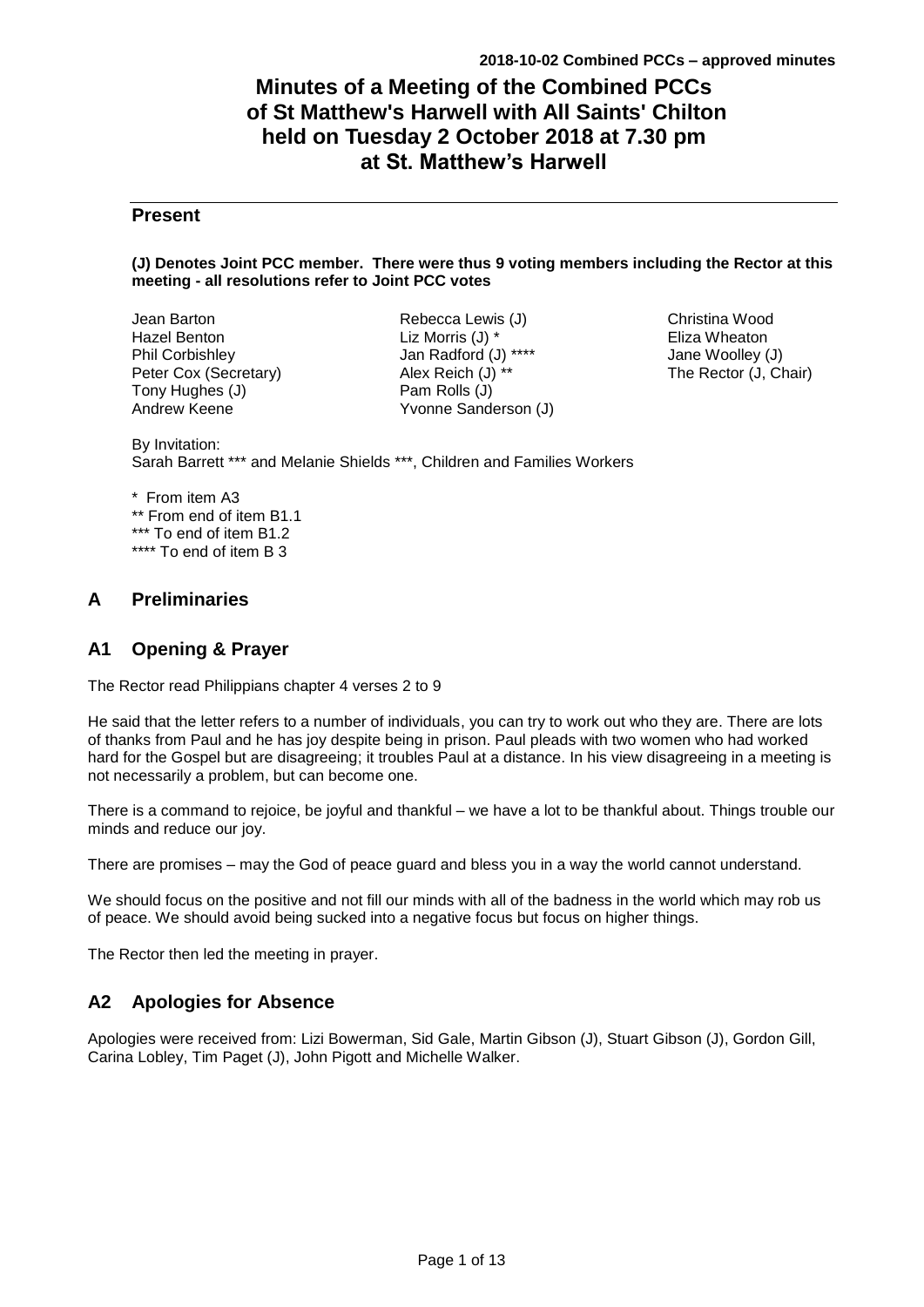## **A 3.1 Minutes of the June 2018 meeting**

There were the following corrections.

### **Item B 2.6.1 Walking Group**

#### **Paragraph 2**

"This was mentioned at today's **Senior Leadership** Team meeting.." changed to "..**Staff** Team meeting.."

### **Paragraph 3 Changed from:**

Gordon Gill had recently **attended a mental health day at St. Albans with contributions by Catherine Welby and Christine Wimber.** Walking groups are good, and initiatives such as "Marathons for the Mind", **which is fundraising for mental health charities.** 

**To** 

Gordon Gill had recently **supported Katherine Welby and Christy Wimber in a training day on Mental Health in the Church at St Aldate's Oxford for Livability. Outdoor activities such** as walking groups are good, and **running** initiatives such as "Marathons for the Mind".

On approval the minutes were signed by the Rector.

## **A4 Actions / Matters arising**

#### **Paper N refers:**

## **STATUS OF ACTIONS AND MATTERS ARISING NOT COVERED ELSEWHERE AS OF OCTOBER 2018**

### **FROM JUNE 2018 MEETING:**

#### **ITEM A5 Proposed New Annual PCC CPCC and SLT Meetings Cycle**

**Action:** Harwell PCC Secretary to inform CPCC members and attendees of the new draft schedule **Status: Complete**

**Action:** Rector to liaise with Chilton Treasurer and Standing Committee **Status: Complete**

#### **ITEM B 2.6.2 Harvest**

**ACTION:** The Rector to raise this at the July Senior Leadership Team meeting **Status: Complete**

#### **ITEM C 3.3 Adopt Safeguarding Policy**

**ACTION:** Combined PCC Secretary to remove "Parish" from title and pass paper copy to Rector for Signature<br>Status:

**Status: Complete**

**ACTION:** Rector to sign policy, arrange for all Church Wardens to sign policy and return policy to Diocesan Safeguarding Advisor **Status: Complete**

There were no further matters arising.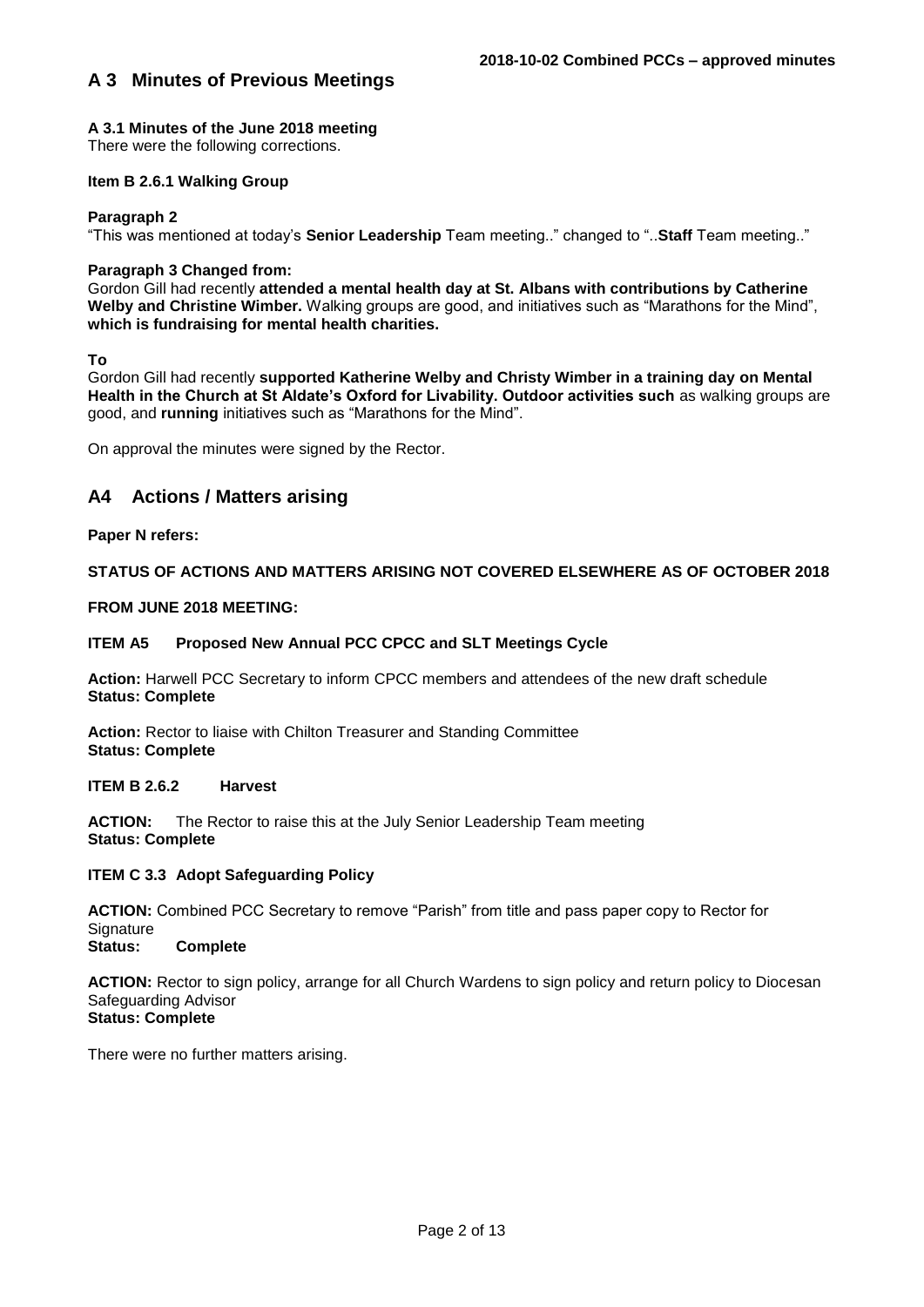## **A5 Meeting Dates**

Paper J refers: PCC and Annual Meeting Dates for 2019 with venue and allocated agenda items.

Jane Woolley reported that this was a list to the new pattern agreed at the June meeting. There were a couple of dates of meetings to be decided:

#### **January Combined PCC Meeting**

The first Tuesday in January 2019 (Combined PCC meeting) is 1<sup>st</sup> January. The meeting discussed alternative dates including Thursday 3<sup>rd</sup> January and Tuesday 8<sup>th</sup> January. Most were in favour of 3<sup>rd</sup> January so the Rector said that the Combined PCC meeting will be on 3rd January 2019. **No Objections.** 

## **Annual Parochial Church Meetings**

Jane Woolley suggested that to fit in with Mothering Sunday, Palm Sunday and Easter that the All Saints' APCM is held on 17<sup>th</sup> March and the St. Matthew's APCM is held on 24<sup>th</sup> March. 17<sup>th</sup> March is scheduled to be a Holy Communion service, so she suggested that this is a Morning Worship Service instead.

The Rector said that this would flip over so the content of the service held at St. Matthew's service on 17th March would be repeated at All Saints' the following week, 24th March.

#### **ACTION: Rector to change Service Schedule**

Jane Woolley said that we are getting used to the new pattern and there are some advantages and disadvantages such as preparing the budgets for the APCMs. In response to a question she said that the April Combined PCC meeting would be at All Saints' Church.

## **A6 Annual Agenda Setting**

Paper J refers: Proposed schedule of Individual and Combined PCC meetings and allocated business.

Discussion followed on from the previous item:

In response to a question Jane Woolley said that it is possible that annual reports will not be ready by the February Individual PCCs, in which case they would need to be approved outside the meetings. The annual budgets might also need to be approved outside the meetings as there is no Individual PCC meeting in January.

The Rector said that key items must happen through the annual cycle and have been allocated to the most sensible meeting for the item. Some items can be moved around:

- September is sensible for the Health and Safety review as there are no other items allocated
- Financial items are allocated to the meetings at the end of the year
- Pre and Post APCM business is allocated to the February and May Individual PCC meetings.
- Benefice Share is just before the budgets are set so is allocated to the October Combined PCC meeting.
- The World Mission budget is allocated to the January meeting, and therefore follows the budget setting.
- Annual review of the Safeguarding, Social Media, and Data Protection policies is allocated to the April meeting, when the new PCC is in place

Jane Woolley said that World Mission should be moved from the January to the April Combined PCC meeting. This is because the total missions giving pot for the year is based on the previous year's income and this is not known for sure until after 31 December. The World Missions Group then need time to meet and to put their proposals together.

The Rector said that the staffing review is included in the annual cycle to ensure that we cover all of the statutory obligations, and is not necessarily a strategic review of staffing requirements.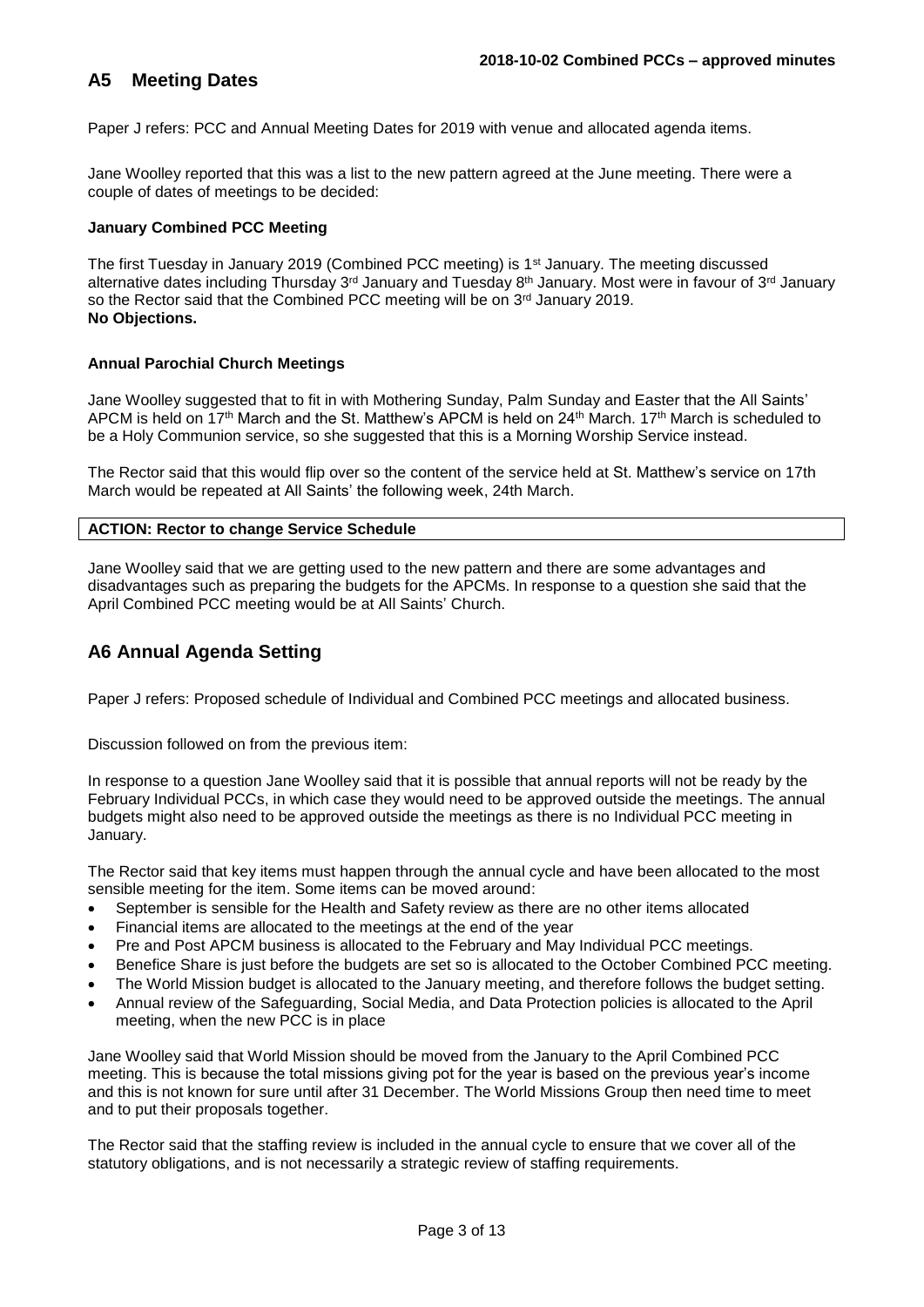The Rector asked if the meeting if the annual meetings cycle in Paper J could be adopted. **No Objections.** 

## **A7 Other Joint Issues**

## **A 7.1 Thanksgiving Service 9th September**

These papers refer:

Paper H: Background to the service: request by the parents, meetings and consultation process. Copy of the wording of the service.

Paper I: Resignation Letter of a Harwell PCC member.

The Rector said that he is raising this item to give an opportunity for discussion of the concerns generated by the thanksgiving service for a child of a same-sex couple. He read out the following comments by a PCC member who was unable to attend:

"*I would like to register my support for Jonathan in the matter of the thanks giving service for Devon that took place last month. The central point to me is that Devon is a gift from God and very much loved by him [sic] as are her parents. To say thanks to God for her and to ask for God's guidance, protection and blessings on her, to me seems the right way to show God's love in the world*."

The Rector continued by saying that this has been a controversial matter. He apologised to the Churchwardens that he had not notified them ahead of the service. The couple initially approached him in July and there were no PCC or Senior Leadership Team meetings between then and the proposed service.

Discussion ensued about Thanksgiving and Christening services generally as well as in this case. A range of points and opinions were expressed:

- A number of PCC members stated their support for what the Rector had decided to do
- A home group supported this thanksgiving service.
- Several PCC members said that we should welcome any child whatever we think of the parent's relationship.
- It was reported that some people in the congregation were uncomfortable with this service.
- We should welcome all people otherwise we will be closing down.
- Several PCC members said that they are happy with a Thanksgiving but would be unhappy with a Christening of a child of a same-sex couple as this requires that the parents commit to a Christian lifestyle, and a same-sex relationship is sinful according to Scripture.
- A couple of PCC members had difficulties in seeing a same-sex relationship as sinful.
- A Christening or Thanksgiving may make it appear that we are condoning relationships which we believe are sinful.
- What about children to born to a couple as the result of an affair, or in vitro fertilisation or to an unmarried mother? If we start discussing degrees of sinfulness, or what is allowed, we could end up only Christening children whose parents who have lived a perfect life.
- There will be other same-sex couples who bring their children for baptism.
- When people are welcomed by the Church or shown love they feel much warmer towards God's love later in life. If they feel that the Church is judgemental it can leave long lasting wounds. This does not mean that we should give up on principles but be sensitive.
- People in the congregation should be comfortable with what happens in services.
- We should consider how to heal the hurt in people that have been upset by this rather than say we do not welcome certain people.

During the discussion the Rector stated that:

- He discusses the option of a Thanksgiving Service with all parents
- Church of England priests cannot refuse to Christen or Baptise a child, they can only advise a delay for preparation or training.
- Church of England Priests in same-sex relationships officially commit to being celibate and can be in a civil partnership.
- The policy on Christening and Thanksgiving services and similar matters is set at national level by the Church of England General Synod.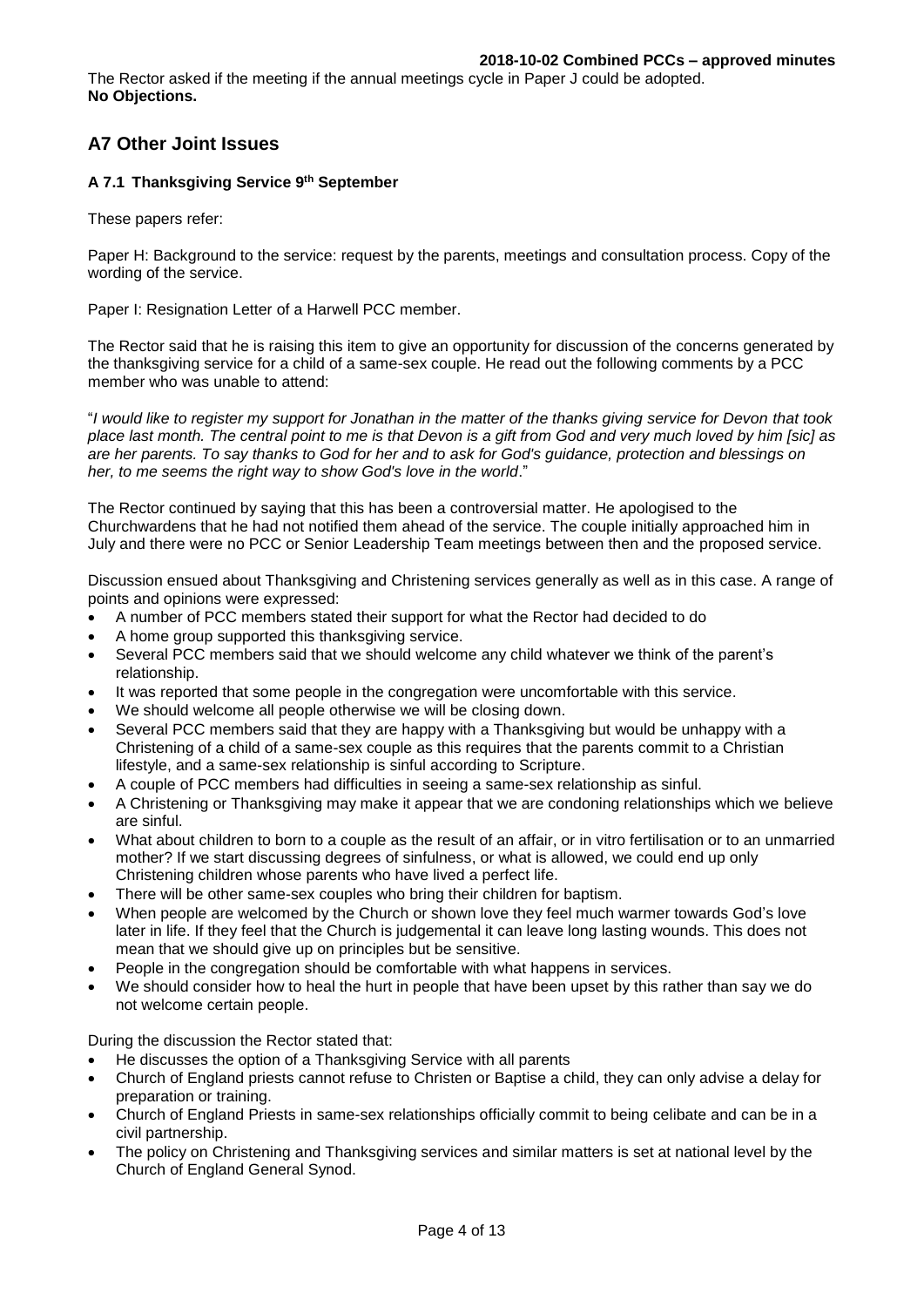#### **Consultation and Communication of Sensitive Issues**

- Given that a PCC member has resigned over this issue and a number of others are uncomfortable there should have been wider consultation e.g. with the PCCs to give time for reflection and prayer.
- You can't consult everyone on every issue.
- There was a problem with the way this was communicated. More communication would be helpful.
- A PCC member had lived with their partner for many years then got married in Church which parishioners may have found unacceptable. This was advertised in the service sheet, so people knew in advance and had the chance to discuss it or not attend the wedding.
- An item in the notice sheet would give people the opportunity not to attend, but you would then need to publicise every baptism or controversial event.
- Due to the sensitive nature of the discussions and opinions expressed it would not be good to discuss controversial issues widely but just amongst the Churchwardens.

The Rector summarised by saying that he thought the meeting was saying that he had made the right decision in this case, but that he should have proceeded differently, and at the least informed the PCCs. It was stated that this would give time for prayer.

The Rector said that he has accepted the resignation of the Harwell PCC member and it was agreed that the Harwell PCC Secretary should write to express thanks for their service.

#### **ACTION: Harwell PCC Secretary**

## **B Mission Strands**

## **B 1 Children, Youth and Families**

### **B 1.1 Update and Plans**

Papers G refers – Updates on Fledgelings, Youth Fellowship (YF), Sunday Groups, Pebbles Family Service, Holiday Club, Schools, Y Club, Alpha and Christianity Explored, Professional Development, Items to develop and Key Dates.

Sarah Barrett highlighted that people volunteer 30-40 hours per week to Children and Families Work, it is amazing what people do, it enables the CFW work to be done.

The Rector said that Pebbles Family Service (PFS) is attended by around 40 people per month without apparently impacting on the attendance of other services. Sarah Barrett said that it is a key part of Church life and some people attend Pebbles only. Melanie Shields said that people value the coffee afterwards too including those attending the Book of Common Prayer service that runs at the same time as PFS.

Sarah Barrett and Melanie Shields are attending an overnight conference by the Church of England on baptism and its follow up.

#### **B 1.2 Holiday Club Report**

Paper C refers: Holiday Club Report 2018: Attendance, helpers, content, survey of parents, follow up plans and Admission Policy.

Sarah Barrett highlighted the following from the report: There were many volunteers and 124 children attended. Jane Woolley provided administrative support and it all went very smoothly.

There are two areas to consider:

#### **B 1.2.2 Donations**

There could be a clearer ask or option to donate to the costs. Some people felt that we should not ask. However some parents have offered to donate – otherwise they would be paying £200 per week in child care.

A Chilton PCC member suggested that there could be an option to donate when parents sign up.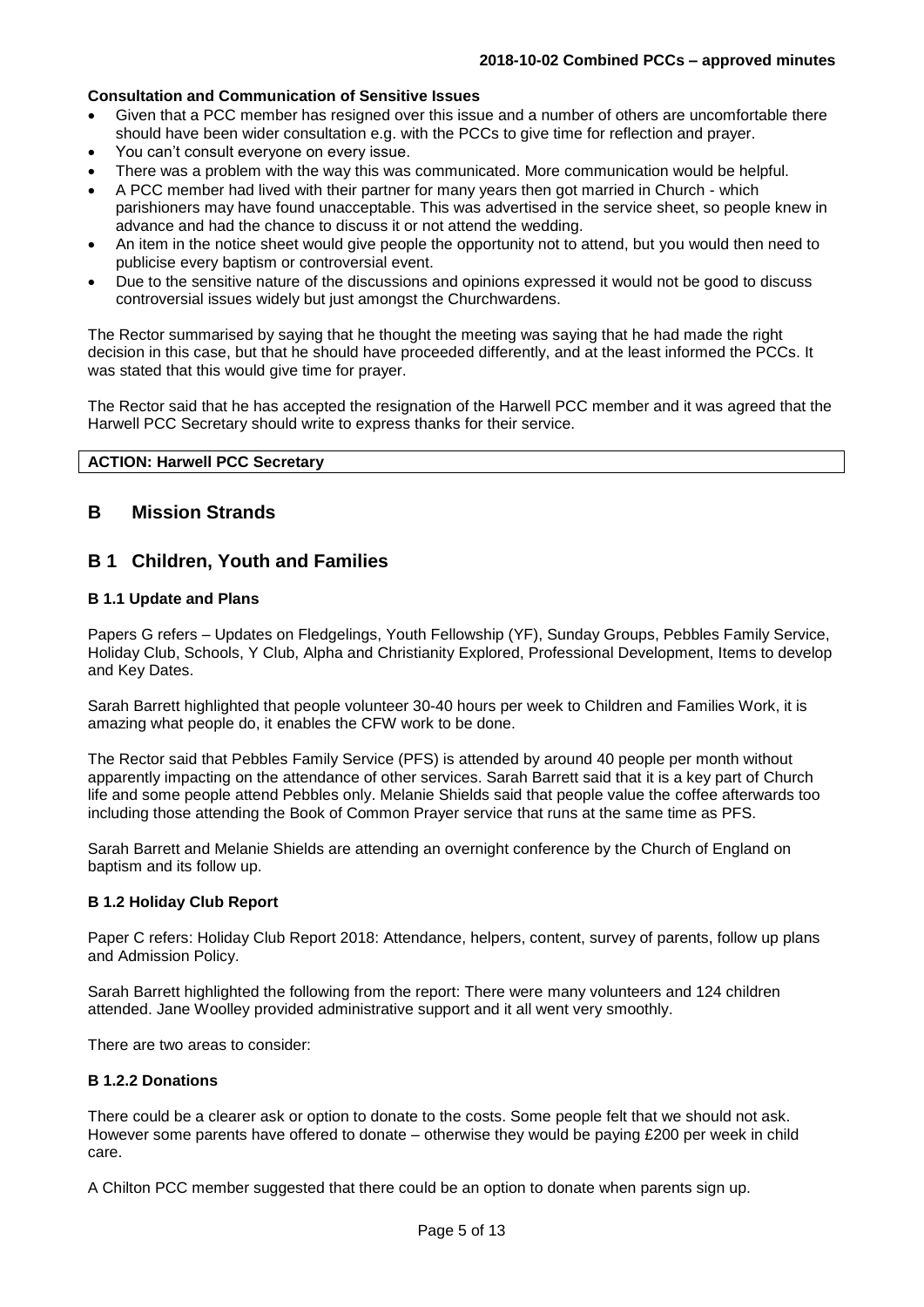The Rector said that discussion on this matter should be deferred to another meeting.

#### **ACTION: Combined PCC Secretary to add to January 2019 Agenda**

#### **B 1.2.1 Locations and Timing for 2018 and B1.2.3 Admissions Policy**

The admissions policy contained in Paper C is:

- "*Places for children are allocated in the following order of priority:*
- *1. Children\* of those helping at Holiday Club*
- *2. Children who live in the villages of Harwell, Chilton and Rowstock*

*3. Children who are pupils at Harwell and Chilton Schools and/or members of the Harwell and Chilton* 

*uniformed organisations and/or have attended a church children's Sunday group in the last calendar year* 

- *4. Children who live in Harwell parish within Great Western Park*
- *5. Children not in any of the categories above*

*NB. Children with special needs will be accommodated subject to the availability of adequate resources to cater safely for their particular needs \* 'Children' includes grandchildren, or other dependent children of helpers"*

The CFWs are proposing that for 2019 point 4 is included with point 2 (i.e. those living in the Harwell part of GWP be included alongside the children who live in the villages of Chilton, Harwell and Rowstock).

This year we could accommodate 124 children in 12 dens as there were lots of volunteers and no one was turned away. Next year Harwell School can only accommodate Holiday Club in the week of 29<sup>th</sup> July which coincides with preparations for Scout Camp and a change in location may be necessary. So in 2019 we may not be able to accommodate as many children and may end up turning away children from Great Western Park, or we may face a higher demand, for example if word about Holiday Club gets out amongst the families living in GWP.

The Rector said that this item was held over from the last meeting and he suggested that it was held over again.

#### **ACTION: Combined PCC Secretary to add to January 2019 Agenda**

Jean Barton and the Rector thanked Sarah Barrett and Melanie Shields for their work.

## **B 2 Evangelism and Discipleship of Adults**

#### **B 2.1 Home Groups**

Paper D refers: Report on home group leaders meeting, new groups and promotion of home groups within the church.

It was reported that the start of Philip Garner's group was delayed but it has now started and meets fortnightly.

The Rector thanked Jean Barton for her report and co-ordination of the groups.

#### **B 2.2 Marriage Course**

The Rector said that a course could be run as Banns are read and Weddings are held regularly in our Churches. Some of the couples are open to doing a Marriage Course. There is course material but currently no leaders; any suggestions should go to the Rector.

#### **B 2.3 Alpha and Christianity Explored**

The Rector reported that an Alpha Course is underway. Seven people signed up, and four people attend regularly. Others have dropped out for various reasons.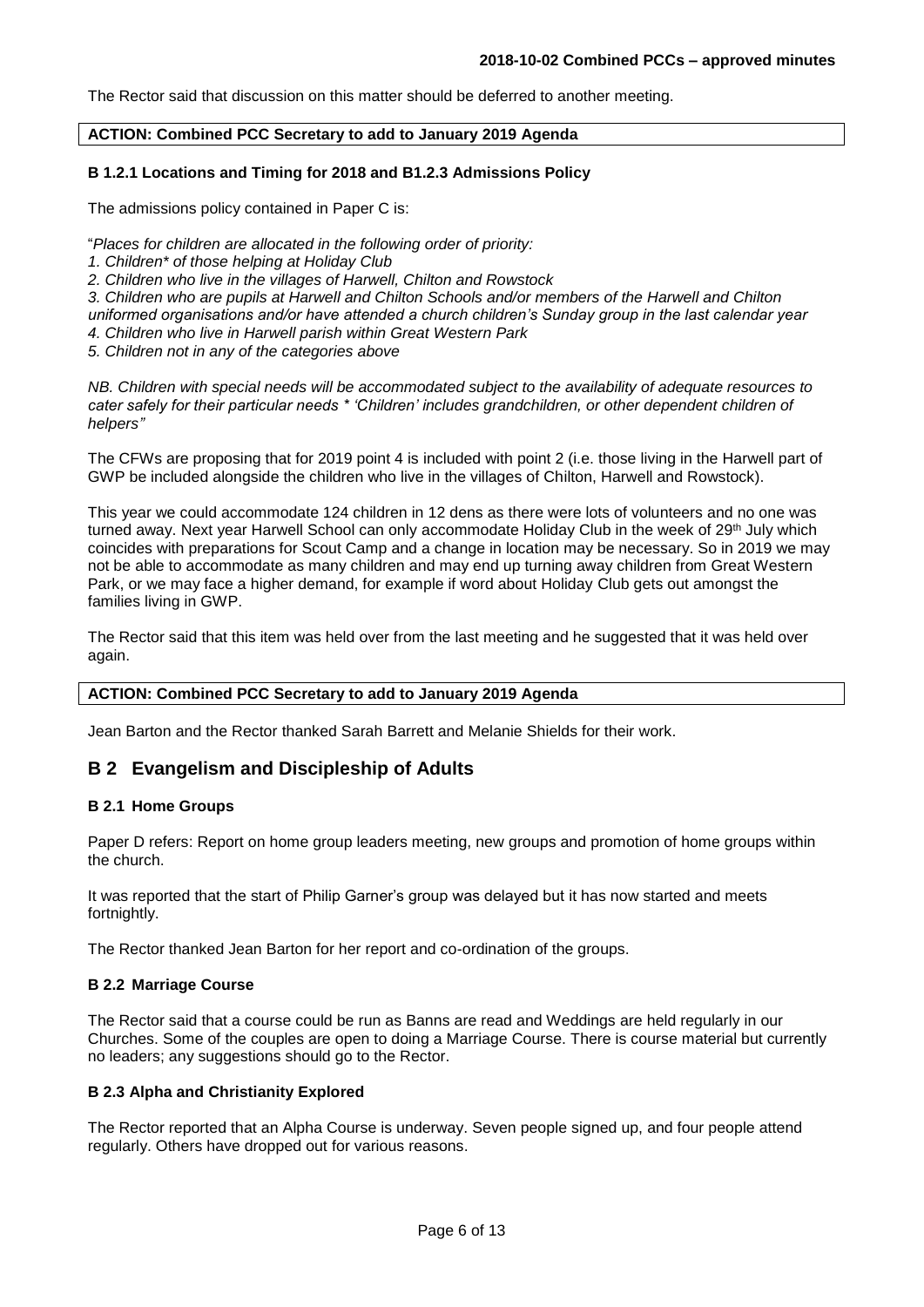#### **2018-10-02 Combined PCCs – approved minutes**

A PCC member asked how many continue to grow in faith. Discussion ensued about this and other Alpha Follow up courses:

- Other initiatives took up time and effort, but not much evaluation of the results was done.
- Evaluation is not easy to do though it may be worthwhile.
- It was mentioned that Sarah Barrett and Peter Cox (both present at this meeting) had attended Alpha courses.
- The Rector said that there is a reasonably high "conversion" rate. Phil Corbishley said that there are ones and twos from each course. It was stated that they may attend other churches.
- At another church some years ago, parents bringing infants for baptism were encouraged to attend a home group or Alpha Course run for them as preparation. They appreciated this, especially the time spent with other parents of children the same age.
- People who run Alpha may not be interested in serving another way.
- There was only one person interested in the recent Christianity Explored Course, so this was not run.
- Other former Alpha attendees now attend home groups. A couple of the home groups started as followons from Alpha Courses.

#### **B 2.4 Science and Faith**

The Rector said that there is nothing to report. Some people have asked when the discussion group will restart and there is good study material available. He hopes that Carina Lobley will be able to run this again in due course.

#### **B 2.5 Responding to Financial Need**

## **B 2.5.1 Christians Against Poverty (CAP) Money Courses**

The Rector said that a few courses have been run but there is not a huge take up. The courses are very labour intensive, but the leaders are committed to running them.

### **B 2.5.2 CAP Centre**

The Rector reported that the centre is thriving and there is lots of demand for their services. Clients are going debt-free and there is spiritual fruit too. There was a formal report in a recent notice sheet. Any questions to the Rector.

#### **B 2.5.3 Didcot Emergency Foodbank**

The Rector said that we continue to support the Food Bank and there will be a focus on this in next week's services.

## **B 2.6 Social and Community**

#### **B 2.6.1 Walking Group**

Paper K refers: Attendance at walks and planning meeting.

Eliza Wheaton has led two walks recently. It was reported that the last few walks have been poorly attended due to the bad weather.

The Rector said that it was important to have informal spaces and activities where people can get to know us without an overt spiritual agenda. Some people who don't want to go to church are happy to attend things like the walking group.

#### **B 2.6.2 Harvest**

The Rector said that there will be a shared Harvest Lunch on Sunday. He encouraged everyone to attend.

#### **B 2.6.3 Christmas Together**

The Rector said it is hoped that there will be a shared meal at Christmas; it would be the third year this has taken place, but it is yet to be confirmed whether it will take place.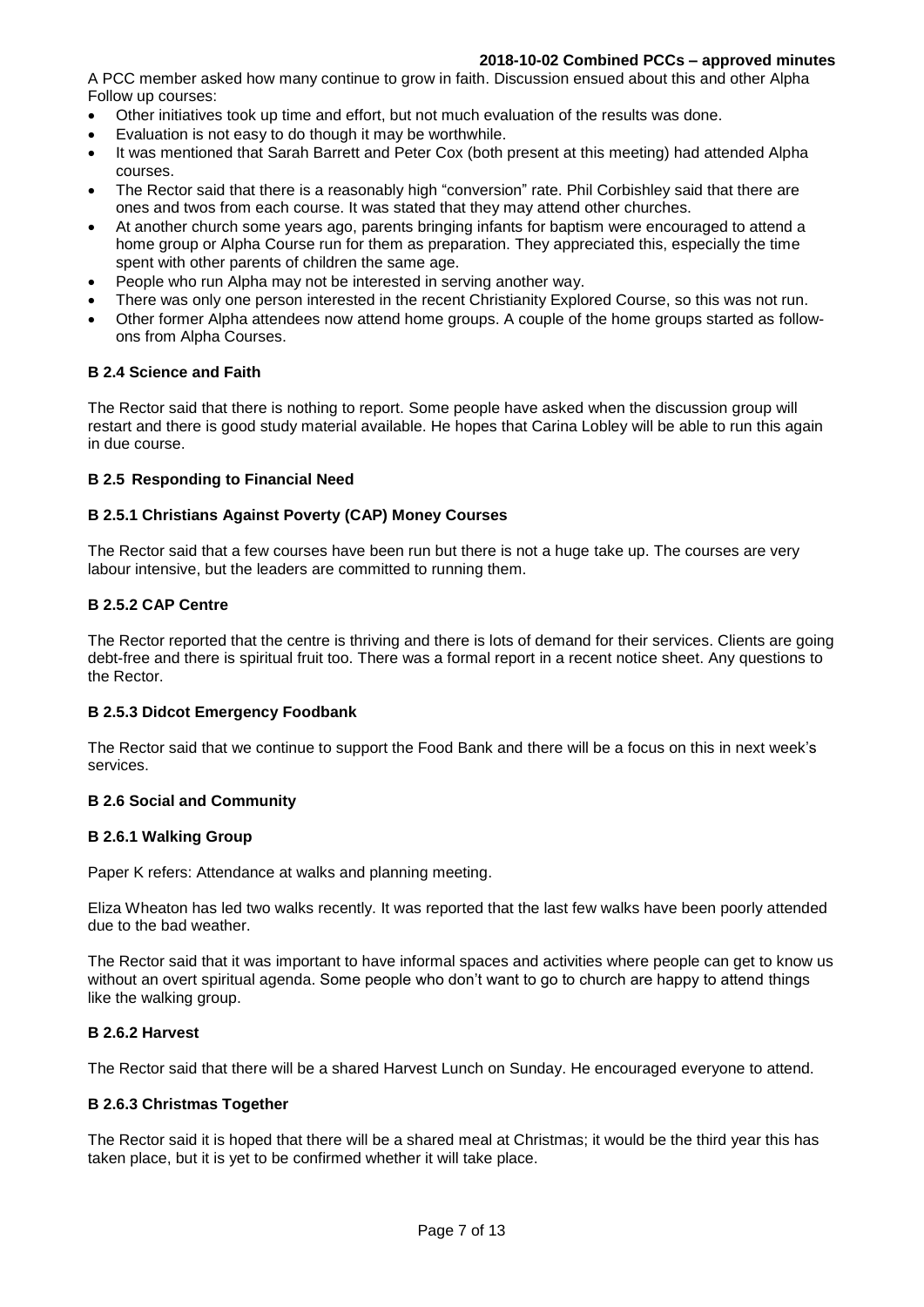## **B 3 Pastoral Care**

Paper B refers: Report on Leaders, Volunteers, Home Communions, Increased Funerals Follow up Visits, Generation Gold Services in June and September and "Remembering Summers at the Beach" event in **August** 

Pam Rolls reported that the group is trying to discern a new leader for the Harwell team. They have a couple of new volunteers who are willing to help in a less formal way due to time constraints. It would be good to have more male volunteers for visiting men.

She would like to get the teams to meet up to share best practice.

The Rector said that there was a presentation on Generation Gold in church last Sunday. Pam Rolls and Jan Radford said that they both enjoyed this.

## **B 4 World Mission**

#### **B 4.1 Update and Plans**

Paper E refers: Reports on World Mission Group meetings and Monthly Mission Focus. Allocation of funds will be in October and a request for more group members which are very low.

The Rector confirmed that the 2018 funds had not yet been passed to the Mission partners. The PCCs allocate an amount and the World Mission Group propose which Mission partners to allocate it to. This split is then confirmed by the Individual PCCs and the money is then sent to the Mission Partners.

Currently there are five mission organisations (for each of the Five Marks of Mission), the Sharlands, and Christine Perkins. The aim is for congregations to be involved and informed. There is pressure on time in services.

Yvonne Sanderson said that the group does not meet monthly and there are very few members of the group, more are needed. The Rector said that more members from Harwell Parish would maintain the balance between the two parishes.

Discussion ensued, and it was stated that the delay in payment was because the PCCs are yet to allocate funds. For Chiton PCC this is because their finances are tight this year and the Parish Share must be paid first, and Mission spending is the only discretionary item; they will determine what funds are available in **December** 

Harwell PCC has decided on an allocation but has had two changes in Treasurer recently, so the payment has been held up.

Jane Woolley said that there will be a proposal at the April 2019 Combined PCC for the 2019 allocation, The Rector said that the amount given to World Mission is a devolved issue and is up to the Individual PCCs

The Rector said that Helen Brook (WMG Chair) has made a commitment to propose the 2019 allocation to the PCCs in the next few months and it is then up to the PCCs if they approve and pay it.

## **B 5 Worship Services**

Paper S refers: Background to Worship services and proposed review, current schedule of services, other services held in past years and possible ways of conducting the review.

This review arose from an item considered at recent Harwell PCC meetings:

Since the Hands-Free service stopped there has been no evening service on the Second Sunday of the month. The Harwell PCC considered whether an evening service should be reinstated and decided that a proactive approach should be taken to consider options. The informal survey of the evening service congregation (now taking place) could be widened into a full review of all services across the Benefice. Also, any new service was relevant to both Parishes, with cross-over in congregants and shared leadership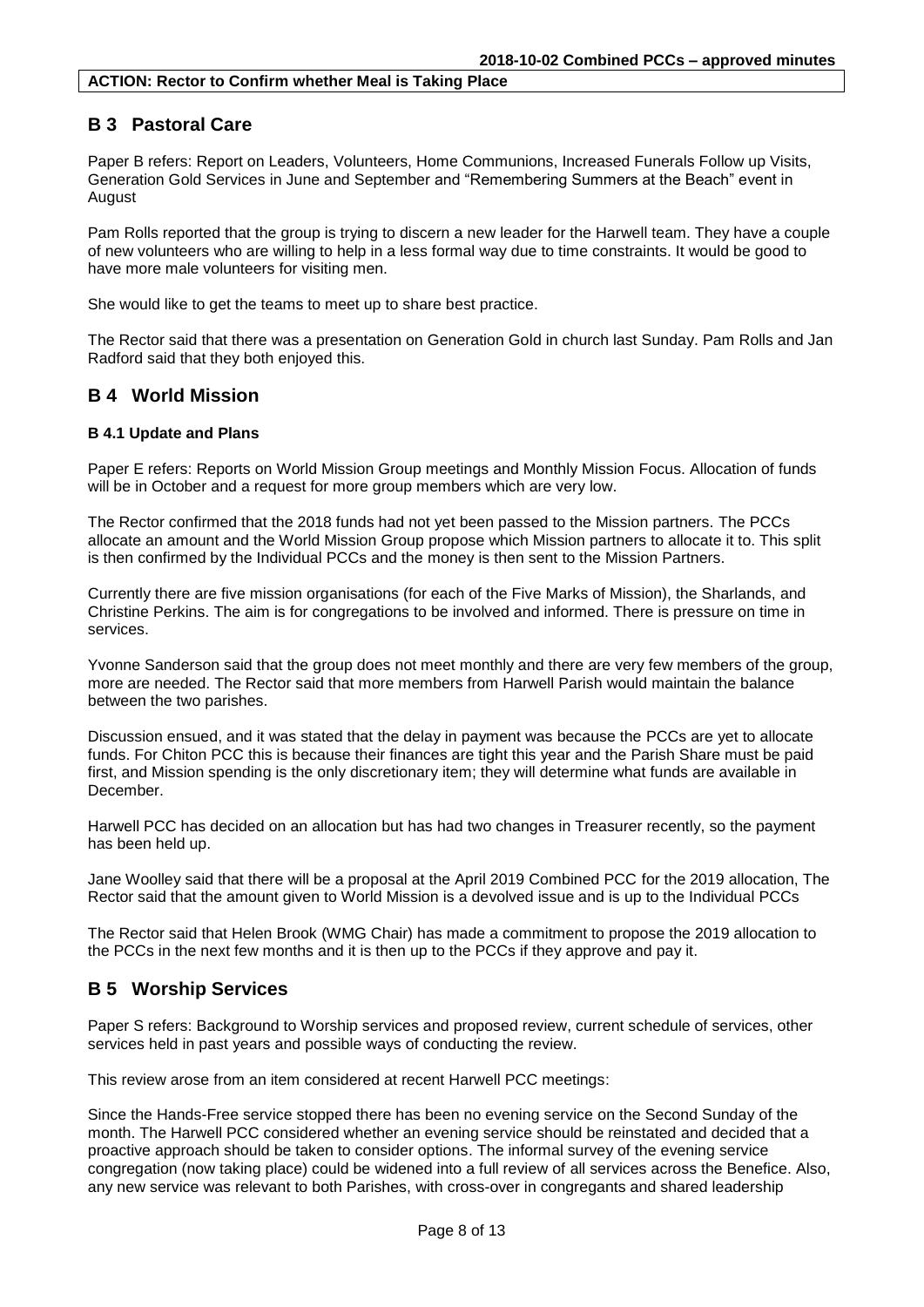resources, so the matter is raised at this (combined) meeting. For more background see item 14 of the Harwell PCC minutes for September 2018.

Discussion ensued, including the following points:

### **Previous Surveys and Reviews**

- A previous review led to a suggestion to change and stop some services held at All Saints'. This upset the congregation and the suggestion was dropped. The upset has only just subsided, so it may be better not to do another review yet. Some services may come to a natural end or may arise out of an idea from the clergy or congregation.
- Generation Gold was started because Pam Rolls and Jan Radford felt that God was calling them to do it and because of conversations with older parishioners.
- The results of past surveys have been difficult to interpret.
- Surveys are worth doing and evaluations have been produced but they can be a big undertaking.
- Numerical surveys require good sampling to be meaningful.
- A group of people suggested Fresh Expressions after a previous review.
- Initiatives start and carry on if successful without a survey.
- The Rector said that the organic grass roots model (such as has happened with Generation Gold and Pebbles Family Service) is one possible option, in contrast to a 'top down' strategic approach.
- The Rector said that he would be open to a group/leaders approaching him with an idea to use the second Sunday evening slot
- Fresh Expressions required PCC agreement to stop the previous Evening Service.
- We may not have the required communication skills to clearly communicate changes to the congregations.
- The Rector said that Change Management is challenging, but if we don't change, we can die or fossilise. A lot of neighbouring churches are closing so we cannot afford to be complacent. The size of our churches do not represent the wider communities – there are not a lot of regulars compared to the growing size of the communities.
- We should pause and reflect on the result of the survey of the evening service congregation first.
- The PCC and SLT should listen and discern the way forward, Preachers and Leaders and SLT meetings are an opportunity to review and see where God is leading.
- It is important to listen to God and see what is bubbling up from the congregations.
- There were suggestions of possible services which would need resourcing.

## **Leadership and Resources**

- If the second Sunday service is reinstated it will require leaders and sides people to run it.
- We are blessed in the number of leaders we have but they are ageing some are in their late 70s and 80s – so there may not be enough leaders to start something new and we need to bring on the next generation.
- Only 5 people can lead Holy Communion and 8 people can officiate at other services.
- People don't necessarily need to be fully authorised to lead services e.g. Fresh Expressions leaders.
- We may need to reduce the number of services or train more leaders.
- We may need to focus on training more leaders rather than starting new initiatives.
- Different PCCs have different needs but there is a lot of linkage between the Parishes both leaders and congregations attend services in both parishes.
- The Rector said that if God is calling us to do new things, He will provide the leaders. Succession and growing new leaders are part of leadership.

## **The Rector summarised by proposing the following two options:**

- **1) A proactive approach – a full review consisting of one or more of the options in Paper S**
- **2) A reactive approach – including completing the survey of the evening service congregation and listening for new initiatives from God and the congregation as they arise.**

#### **There was general agreement to the second option.**

It was suggested that this is reviewed at the October 2019 Combined PCC Meeting

#### **ACTION: Combined PCC Secretary to add to October 2019 Combined PCC Agenda**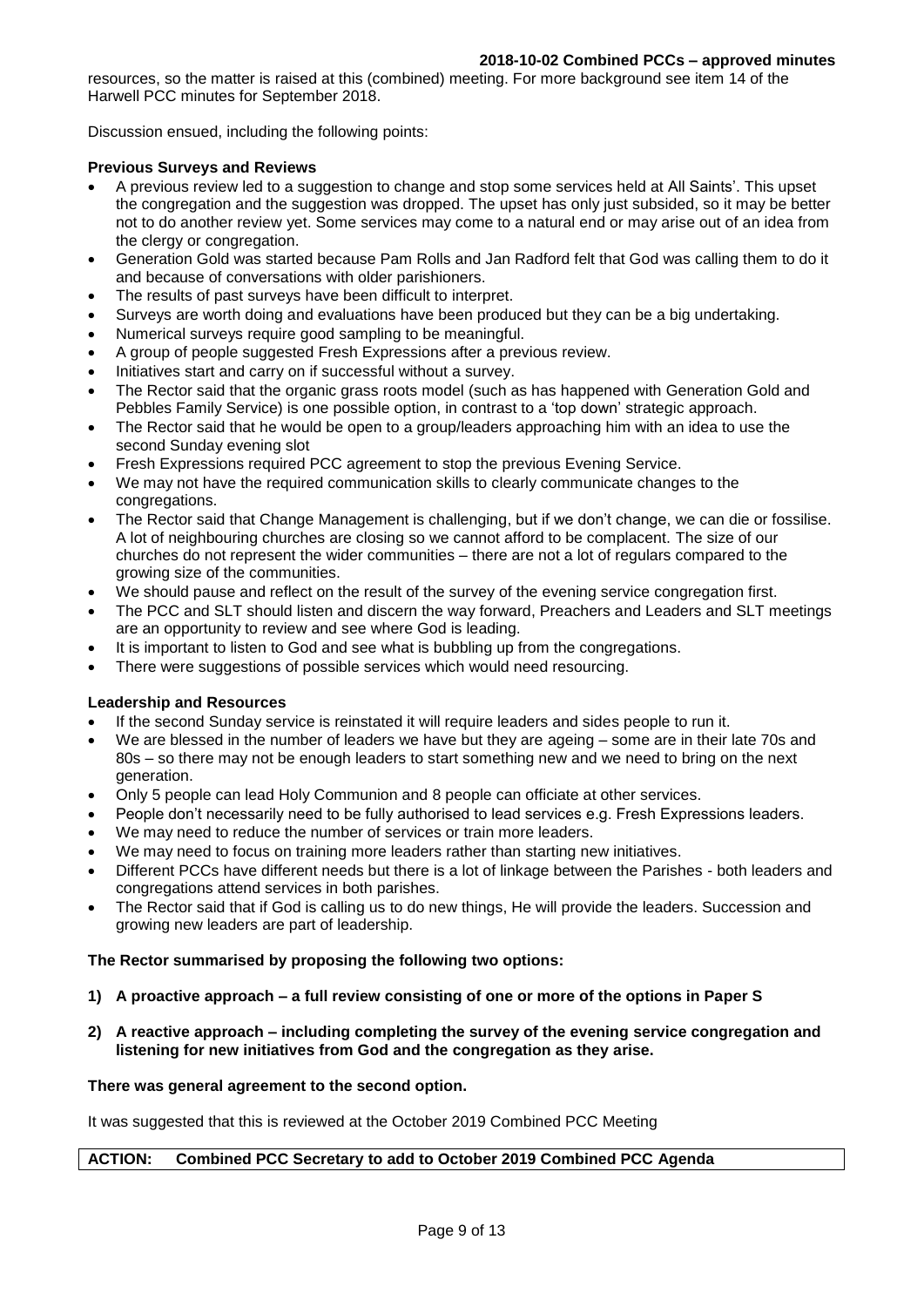## **C 1 Communications and Operations**

## **C 1.1 Update and Plans**

Paper F refers: Updates on Broadsheet Schedule, Alpha, Office Redecoration, Church Administrators Meeting and Church Administrator Course completed, Video for Bible Sunday and regular tasks.

The Rector said that this report, though short, represented a large amount of work.

There was discussion of the Administrator's workload under the next item. It was stated that the Administrator has a very large amount of work and is working more hours than she is paid for, so it would not be fair to ask her to take on e.g. GDPR as well.

The Rector said that some of the administrator's tasks could be parcelled out to volunteers or others, e.g. the Children and Families Workers are checking the children and families' work form wording. However, some tasks require a regular commitment e.g. the Broadsheet. Also, a lot of the administrator's tasks cannot be parcelled out e.g. the wedding registers, and many tasks are linked, hence her high workload.

## **C 1.2 General Data Protection Regulation**

The Rector said that there was nothing to report, the next stage was to decide how to ask for continued contact with some groups of people on the fringe of church life - the Benefice's database is complicated and needs thought. It was suggested that we could use processes and "Remain in Contact" email formats that other organisations use and that volunteers or the church administrator could help.

## **C 2 Stewardship and Finances**

## **C 2.1 Update and Plans**

No report as the Stewardship and Finances group has not met.

## **C 2.2 Benefice Share**

These papers refer: Paper N: Wallingford Deanery Parish Share 2018 Introduction and Rules. Paper O: Wallingford Deanery Proposed Parish Share per parish and benefice.

The Introduction from Paper N is:

*The Wallingford Deanery Synod agreed in 2016 that benefices would be requested to pay parish shares exactly as calculated by the Diocese and allocated to the Deanery.* 

*The Diocesan system apportions the full cost of the Ministry (about 70% of the share) to the benefices served. It then adds the Training and Support costs (30%) according to the numbers on the electoral roll plus average October attendance multiplied by the affluence of the population who live within the parish boundaries. This total is reduced by 'Glebe' income derived from Church property, statutory fees earned by the benefice and by any urban deprivation support awarded to parishes. We set this as the benefice 'target'. The Diocese requests that the full share is paid ahead of all other mission spending although in theory it is a voluntary contribution.*

*The Benefice's share from this calculation is £75,748 which is a small increase over last year.*

There was discussion about the previous year's share.

The Rector said that we now have the figures for the budget setting process which will now start.

## **C2.3 Other Joint Budget Issues**

None.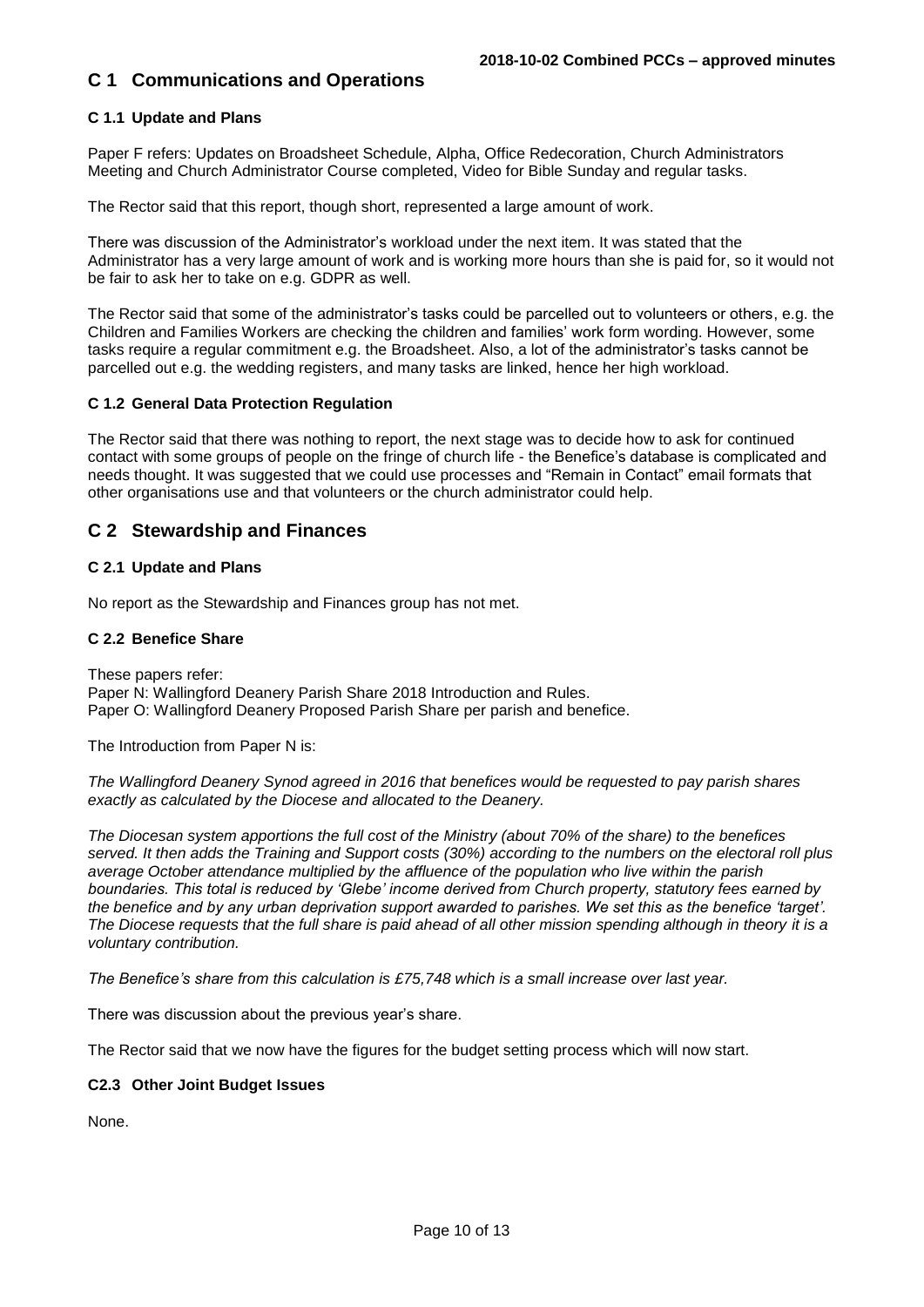## **C 3 Safeguarding**

## **C 3.1 Update and Plans**

Paper L refers: Safeguarding Report from Safeguarding Officer Mel Gibson (reproduced below):

"*Since taking over from Heather House as Safeguarding Officer, the main activity has been to DBS check all the Volunteers for Holiday Club whose DBS check had expired or who had never been checked. This was accomplished by Judy Gold (Deputy Safeguarding Officer) and myself and now we are DBS checking the people whose check has expired between now and the end of the year. A DBS check now lasts for 5 years instead of 3 years*."

## **C 4 Staffing and Leadership**

#### **C 4.1 Update and Plans**

No report.

#### **C 4.2 Kate Evans Authorisation to Preach and Lead**

Paper A refers, written by the Rector and reproduced here:

"*The five year authorisation by the Diocese of Mrs Kate Evans to preach and lead services in Harwell and Chilton expired in May 2018 and is therefore in need of renewal. Kate is content to continue to preach and lead as part of the team, and so I am tabling the following motion:* 

*"The Joint PCC approve the authorisation of Mrs Kate Evans to preach and lead services in Harwell and Chilton for a further five year term*"

| <b>Resolution</b> | The Joint PCC approve the authorisation of Mrs Kate Evans to preach and<br>lead services in Harwell and Chilton for a further five-year term |                 |  |                              |                                                    |  |  |
|-------------------|----------------------------------------------------------------------------------------------------------------------------------------------|-----------------|--|------------------------------|----------------------------------------------------|--|--|
| <b>Proposed</b>   | Rector(Chair)                                                                                                                                | <b>Seconded</b> |  | <b>Passed by</b><br>the JPCC | Unanimously<br>(9 JPCC<br>members were<br>present) |  |  |

Pam Rolls suggested that the Combined PCC write a letter of thanks to Kate Evans. The Rector mentioned a letter of thanks from a parishioner for Kate Evans' leading of a recent funeral service.

### **ACTION: Combined PCC Secretary to write a letter of thanks**

#### **Philip Garner Authorisation**

Pam Rolls suggested that it is time to consider if Philip Garner should be authorised. He does not preach and lead as often as Kate but if he continues or increases his service further training and authorisation may be required.

The Rector described the training requirements. He and Jean Barton said that an individual can lead up to four services a year without authorisation from the Bishop. There are other options.

Discussion ensued, which concluded with the suggestion that the Rector discusses this with Philip Garner.

#### **ACTION: Rector to discuss authorisation with Philip Garner.**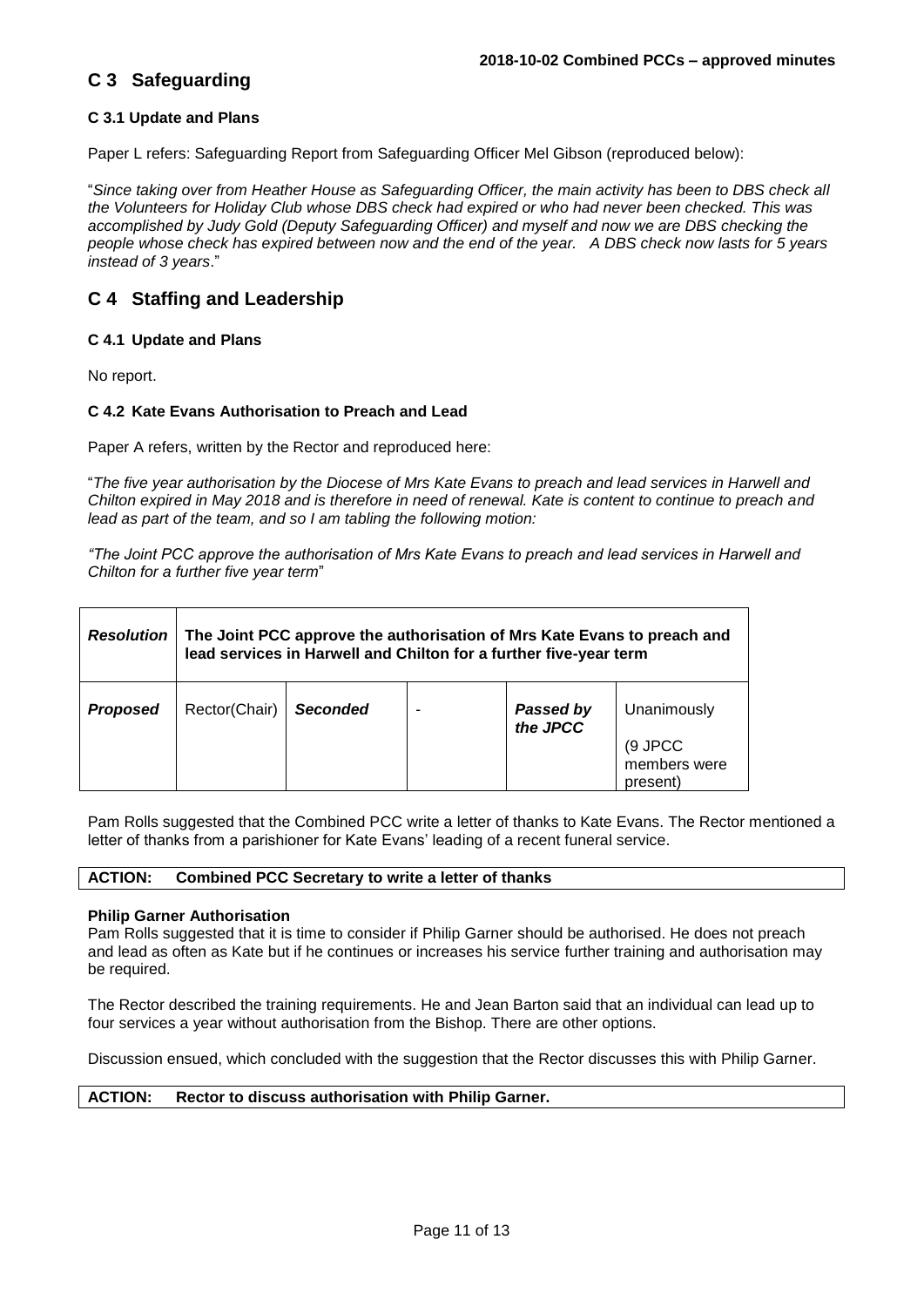### **C 4.4 Employment Committee Report**

## **C 4.4.1 Contract Change**

These papers refer:

Paper Q: Contact Change and Paper R Draft Contact Change Letter.

Jean Barton read Paper Q:

"*The Employment Group have recently discussed that employees of Harwell and Chilton churches do not have a salary review time written into their contracts.* 

*It has been agreed that, subject to agreement by the CPCC, this should be amended.* 

*The suggestion is that we review employee's salary annually and an increase is made in line with the Consumer Price Index (CPI) in January of each year.* 

*This will not be performance related pay. However it may not be awarded if an employee's performance is not up to standard and the employee has been advised that there is a need for them to improve their performance.* 

*The salary increase will also be subject to there being enough money in the church budget to cover the increased cost.* 

*The Employment Group ask that the CPCC decide whether it is acceptable to advise the church employees that they will receive an annual salary increase, and if so that the attached letter is approved to be sent*."

Discussion ensued:

- As any increase in pay is subject to money being available, the sentence about this should be put first. We hope to make an increase but do not want to raise expectations.
- It was stated that the money was ringfenced for paying the Benefice's employees.
- The Rector said that we could supplement the funds available. Staff pay should be a high priority.
- Jean Barton said that all is needed is to reverse the order of the sentences (so the sentence on available funds is before the sentence on performance).
- Hazel Benton said that as this is a contract change the employees must be informed within 28 days.

| <b>Resolution</b> | The Joint PCC approve that the church employees are advised that they<br>will receive an annual salary increase, and if so that the letter in Paper R is<br>approved to be sent with the sentences reversed as described above. |                 |  |                       |                                                                     |  |  |
|-------------------|---------------------------------------------------------------------------------------------------------------------------------------------------------------------------------------------------------------------------------|-----------------|--|-----------------------|---------------------------------------------------------------------|--|--|
| <b>Proposed</b>   | Rector(Chair)                                                                                                                                                                                                                   | <b>Seconded</b> |  | Passed by<br>the JPCC | 8 in favour<br>1 abstention.<br>(9 JPCC<br>members were<br>present) |  |  |

**ACTION: Employment Group to redraft letter and send.**

## **C 5 Wider Church**

#### **C 5.1 Deanery Synod**

Paper V refers: Diocesan Synod Report 27<sup>th</sup> September 2018

**Secretary's Note:** Due to an oversight this was not circulated until after the meeting.

Pam Rolls described some of the items discussed.